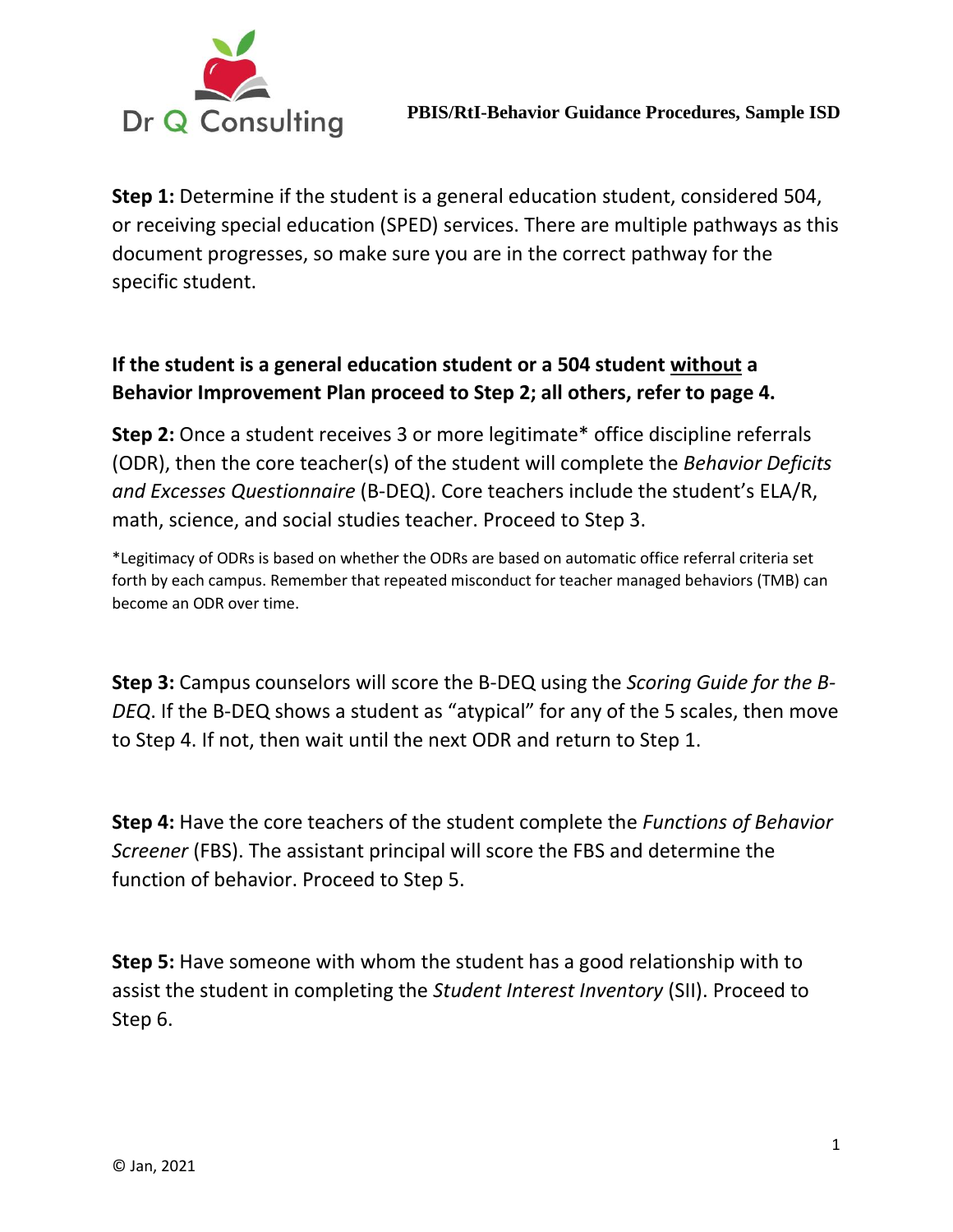

**Step 6:** Once the B-DEQ, FBS, and SII have been completed, you are now ready to contact the parent/guardian and schedule a RtI-B team meeting. RtI-B teams can be a set committee or can be personalized to each student, including the student's teachers, the student's parent(s), and the student (if age appropriate).

When contacting the parent/guardian, offer a face-to-face meeting. If they don't want a face-to-face meeting, then go ahead and offer a parent conference by virtual/phone. If they do not want to participate at all, then let them know the meeting will still occur, the date and time of the meeting, and that they are always welcome to attend in case they change their mind.

Items to review in the RtI-B team meeting:

- results of the B-DEQ
- results of the FBS
- results of the SII
- how these three documents will be used to create a behavior plan
- behavior interventions specific to Tier 2 (or Tier 3, if needed)
- a basic layout of how Tier 2 will be implemented over the next 6 weeks, including small group behavior instruction
- answer any questions or concerns the parent, RtI-B team, etc. has

Determine if the student will be placed into Tier 2 or not. This is a collective decision, each team member receives one vote, including the parent and the student (if in attendance). If the student is placed in Tier 2, proceed to Step 7. If not, return to Step 1 and wait for the next ODR.

**Step 7:** If a student is placed into Tier 2, use the B-DEQ, FBS, and the SII to create the *[student behavior plan](https://drive.google.com/file/d/1iYXNGYsWKA0kc3OBVNSXkq8hWnkNytxi/view?usp=sharing) (SBP)*. Include the student's teacher(s) and the student in the process.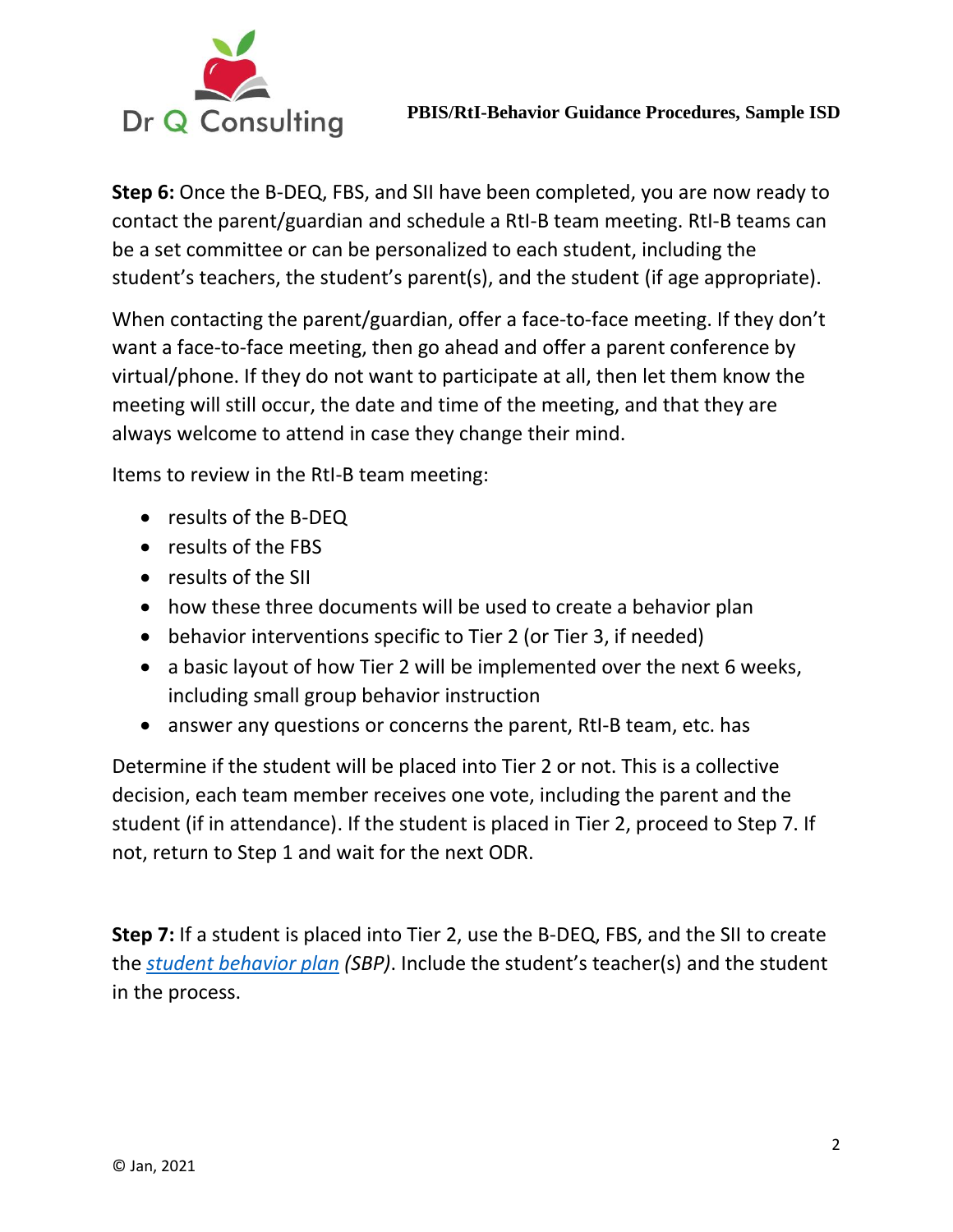

Things to consider when writing the behavior plan:

- Who will oversee the plan?
- How will Tier 1 instructors build a better relationship with the student?
- Who, when, where, and how will progress monitoring take place?
- Who will teach, model, role-play, and practice replacement behaviors with the student (i.e. small group behavior instruction)?
- Who, when, where, and how will be the student's check in/check out process be completed each day?

Once the SBP is written, distribute the plan to all adults that will interact with the student, including bus drivers, custodians, etc., and implement the plan as soon as possible. Proceed to Step 8.

**Step 8:** Implement the behavior plan with fidelity for at least 6 weeks. Remember, behavior will get worse before it gets better, and that means the behavior plan is working!

Tier 2 should be 60 minutes per week of behavior instruction. Tier 3 is 90 minutes per week. Ideally, 20-30 minutes per week of this behavior instruction should be part of Tier 1 (i.e. character education, social/emotional skills training, etc.). Proceed to Step 9.

**Step 9:** Once the grading period ends, the RtI-B team reconvenes to discuss the success or lack of success of the behavior plan to determine if the student will continue in Tier 2, move back Tier 1, or be moved into Tier 3. Proceed back to Step 6, including any new behavior data available to the team.